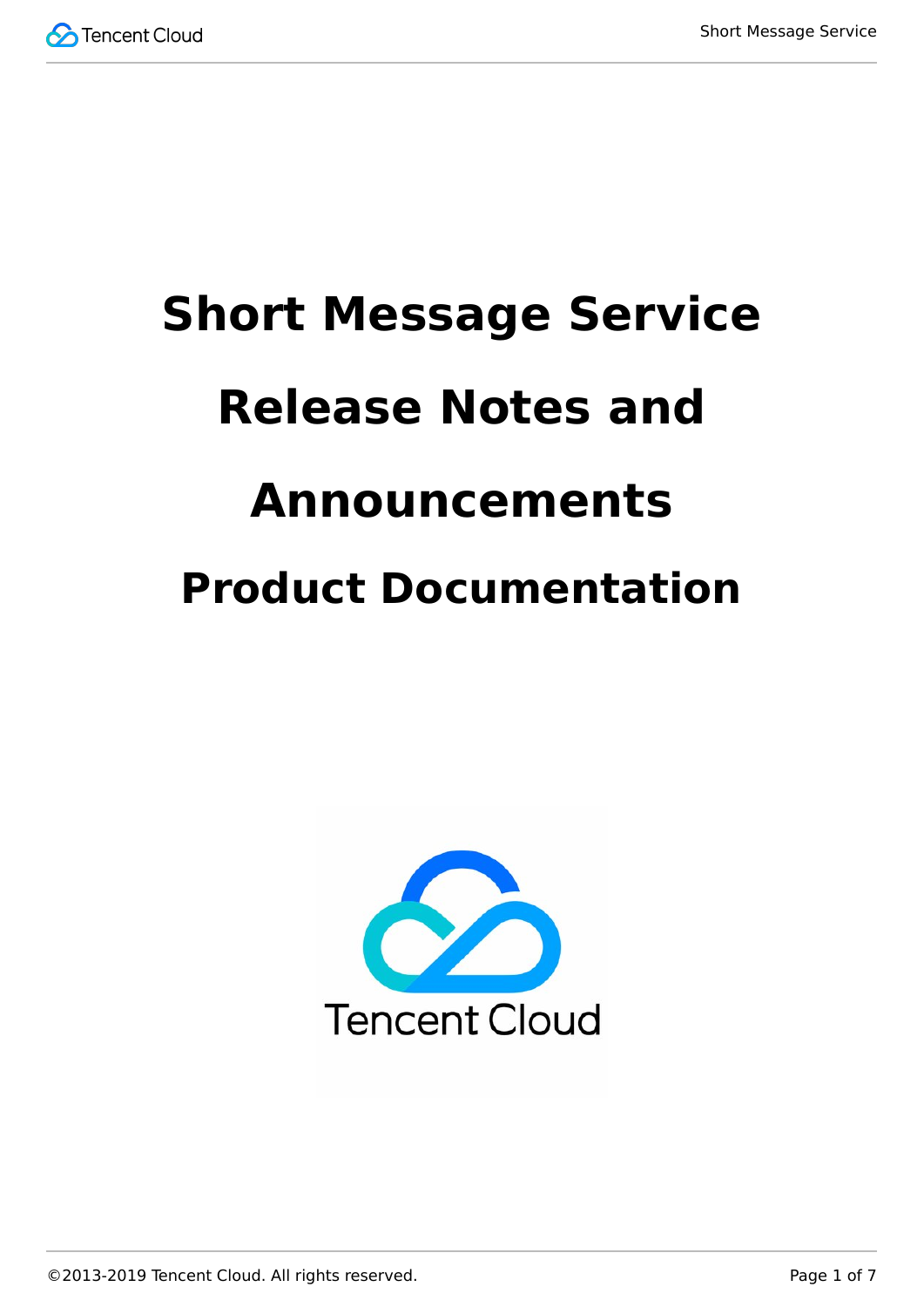#### Copyright Notice

©2013-2019 Tencent Cloud. All rights reserved.

Copyright in this document is exclusively owned by Tencent Cloud. You must not reproduce, modify, copy or distribute in any way, in whole or in part, the contents of this document without Tencent Cloud's the prior written consent.

Trademark Notice

#### **C** Tencent Cloud

All trademarks associated with Tencent Cloud and its services are owned by Tencent Cloud Computing (Beijing) Company Limited and its affiliated companies. Trademarks of third parties referred to in this document are owned by their respective proprietors.

#### Service Statement

This document is intended to provide users with general information about Tencent Cloud's products and services only and does not form part of Tencent Cloud's terms and conditions. Tencent Cloud's products or services are subject to change. Specific products and services and the standards applicable to them are exclusively provided for in Tencent Cloud's applicable terms and conditions.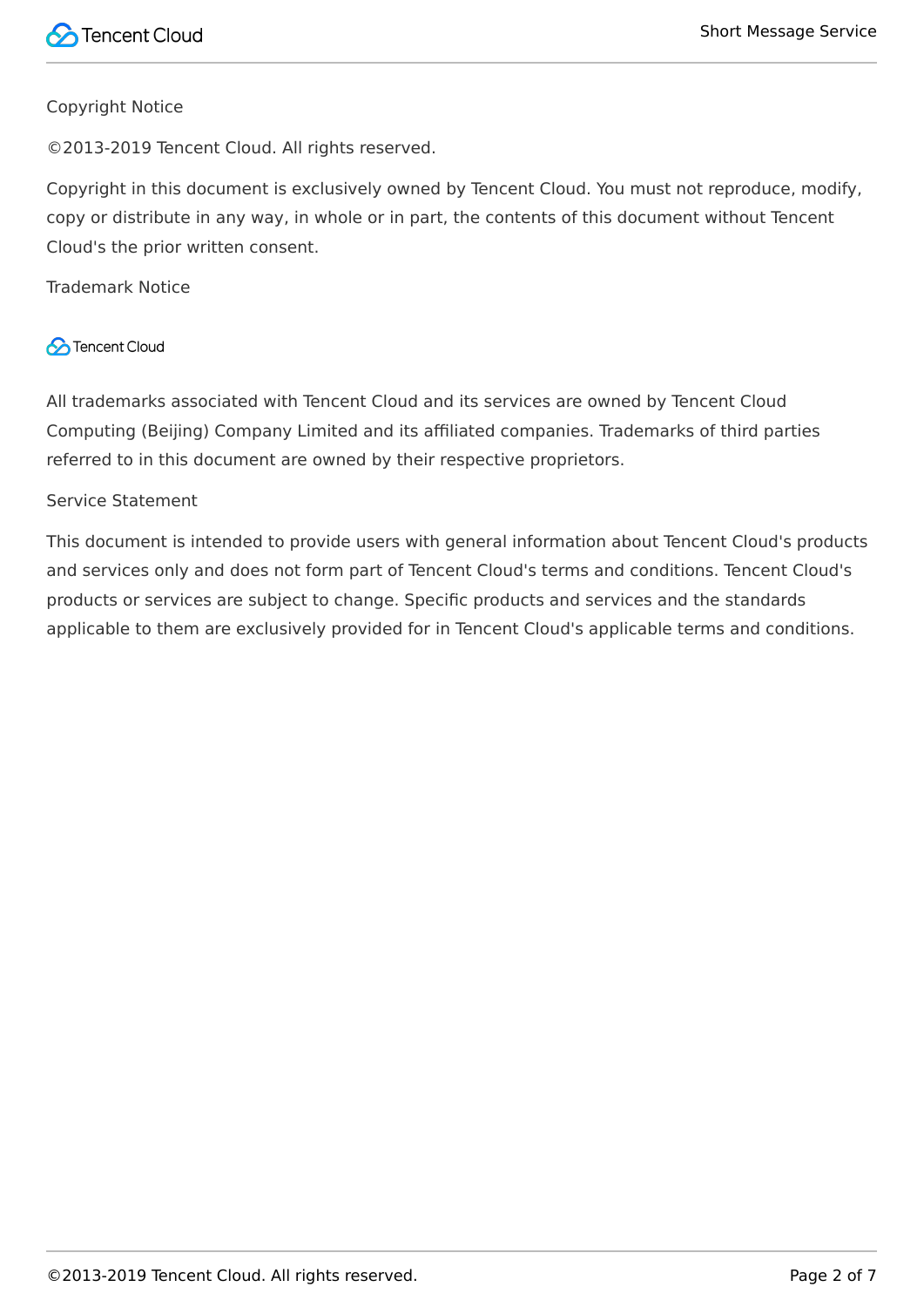

### **Contents**

[Release Notes and Announcements](#page-3-0)

[Announcements](#page-3-1)

[Prohibition on Sending Non-compliant Messages](#page-3-2)

[Adjustment of Calculation Rule for Global SMS Message Length](#page-4-0)

[Price Adjustment of Global SMS](#page-5-0)

[Billing Policy Adjustment of Chinese Mainland SMS](#page-6-0)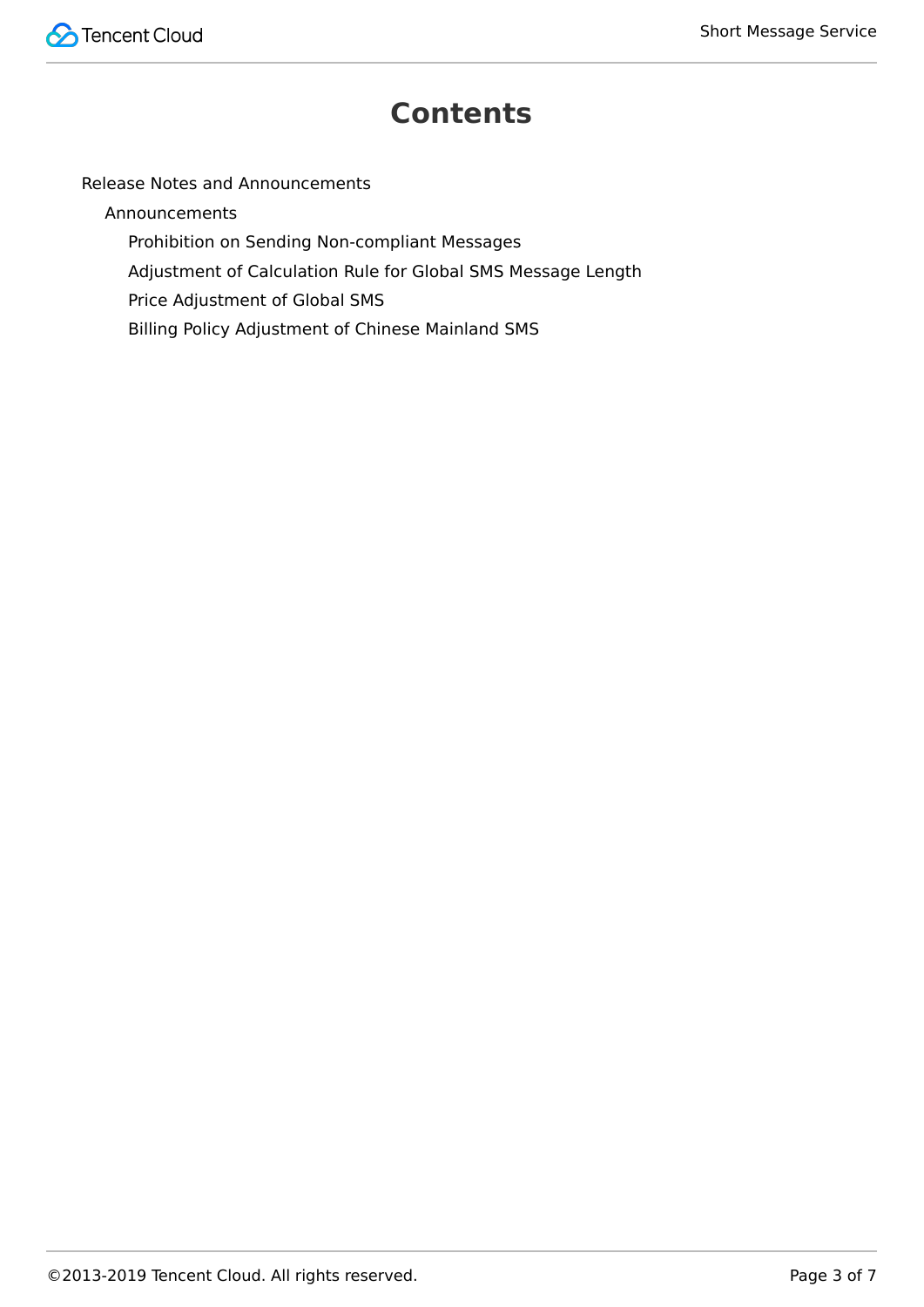## <span id="page-3-2"></span><span id="page-3-1"></span><span id="page-3-0"></span>Release Notes and Announcements Announcements Prohibition on Sending Non-compliant Messages

Last updated:2022-04-02 10:16:00

Dear Tencent Cloud User,

According to applicable laws and regulations, you are strictly prohibited from sending SMS messages related to financial marketing, gambling, fraud, obscenity, pornography, violence, and other illegal information through the Tencent Cloud SMS service. If your Tencent Cloud account is suspected of sending such messages, Tencent Cloud will terminate your service or block your account in accordance with the SMS Service Agreement. If any criminal activity is suspected, Tencent Cloud will collect relevant clues (including but not limited to Tencent Cloud identity verification information) and submit them to the public security authority for processing. Thank you for your support and understanding!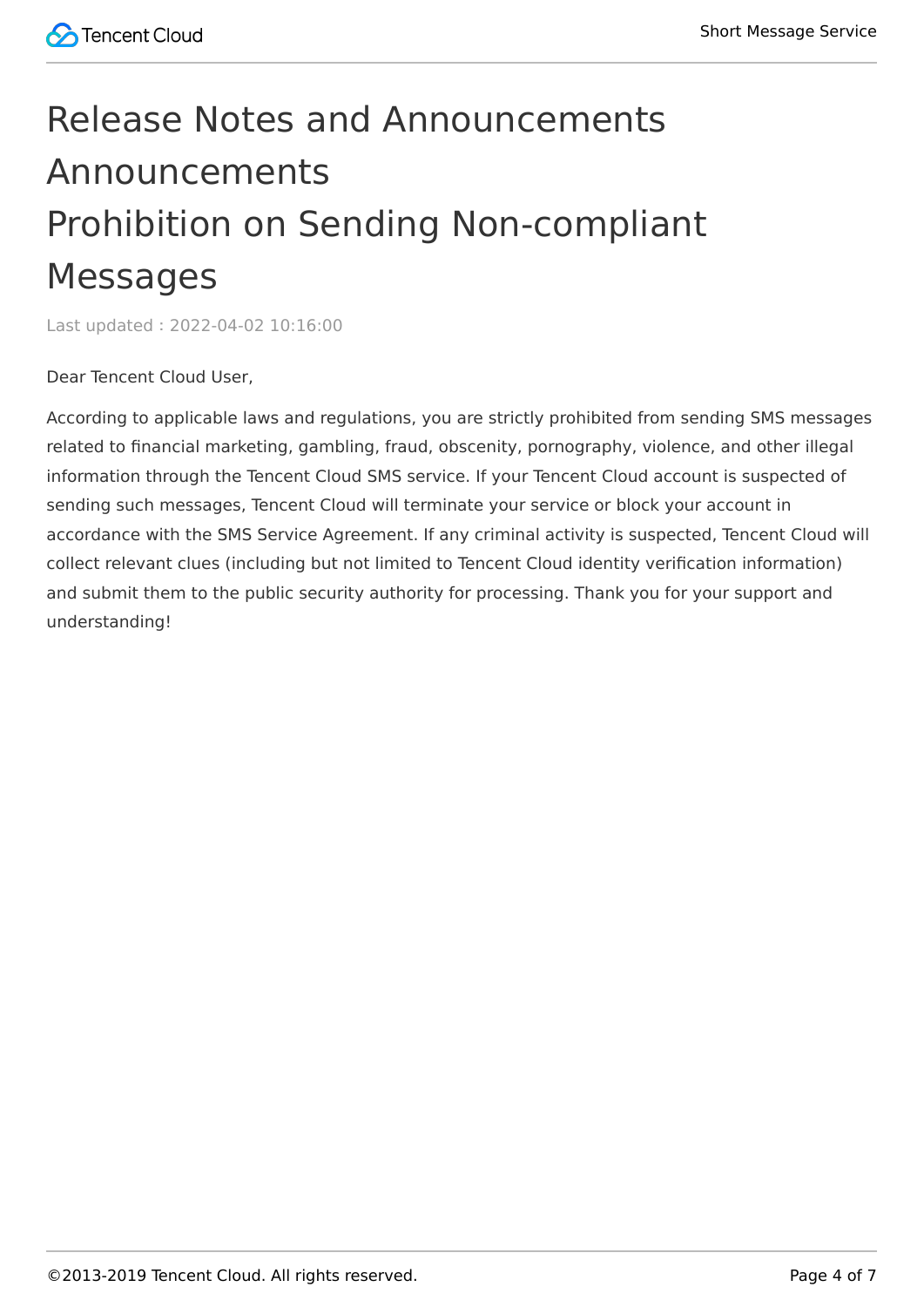### <span id="page-4-0"></span>Adjustment of Calculation Rule for Global SMS Message Length

Last updated:2022-04-02 10:16:19

Tencent Cloud has adjusted the calculation rule for global SMS message length, which took effect on March 2, 2020. The calculation rule after adjustment is as follows:

#### **SMS containing only English characters**

A standard GSM character is calculated as **1 character**, while an extended GSM character is calculated as **2 characters**.

| Category               | Character List                                                                                                                                                                                                                                                                                                                                                                                        |
|------------------------|-------------------------------------------------------------------------------------------------------------------------------------------------------------------------------------------------------------------------------------------------------------------------------------------------------------------------------------------------------------------------------------------------------|
| Standard<br>characters | !"#\$%'()*+,-./:;<=>?@ i£\§¿&¤<br>0123456789<br>ABCDEFGHIJKLMNOPQRSTUVWXYZ<br>abcdefghijklmnopqrstuvwxyz<br>$\ddot{A}$ $A$ $E$ $C$ $E$ $\ddot{N}$ $Q$ $g$ $\ddot{U}$ $S$ $\ddot{O}$ $\dot{a}$ $\ddot{a}$ $\dot{a}$ $\dot{a}$ $\dot{e}$ $\dot{e}$ $\dot{b}$ $\ddot{0}$ $\ddot{a}$ $\ddot{a}$ $\dot{c}$ $\dot{b}$ $\ddot{c}$ $\dot{c}$ $\dot{u}$ $\Delta$ $\Phi$ $\Gamma$ $\Lambda$ $\Omega$ $\Pi$ $\P$ |
| Extended<br>characters | $\left  \uparrow \in \{ \} \right $ $\left  \uparrow \right $                                                                                                                                                                                                                                                                                                                                         |

If an SMS message contains 160 characters or less, it will be billed as one message; otherwise, it will be billed as multiple messages based on the standard of 153 characters per message. For example, if an SMS message contains 320 characters, it will be billed as 3 messages (153 +  $153 + 14$  characters).

#### **SMS containing non-English characters**

- One Chinese character, letter, digit, punctuation mark (both fullwidth and halfwidth forms), or space will be calculated as **1 character**.
- If an SMS message contains 70 characters or less, it will be billed as one message; otherwise, it will be billed as multiple messages based on the standard of 67 characters per message. For example, if an SMS message contains 150 characters, it will be billed as 3 messages (67 + 67 + 16 characters).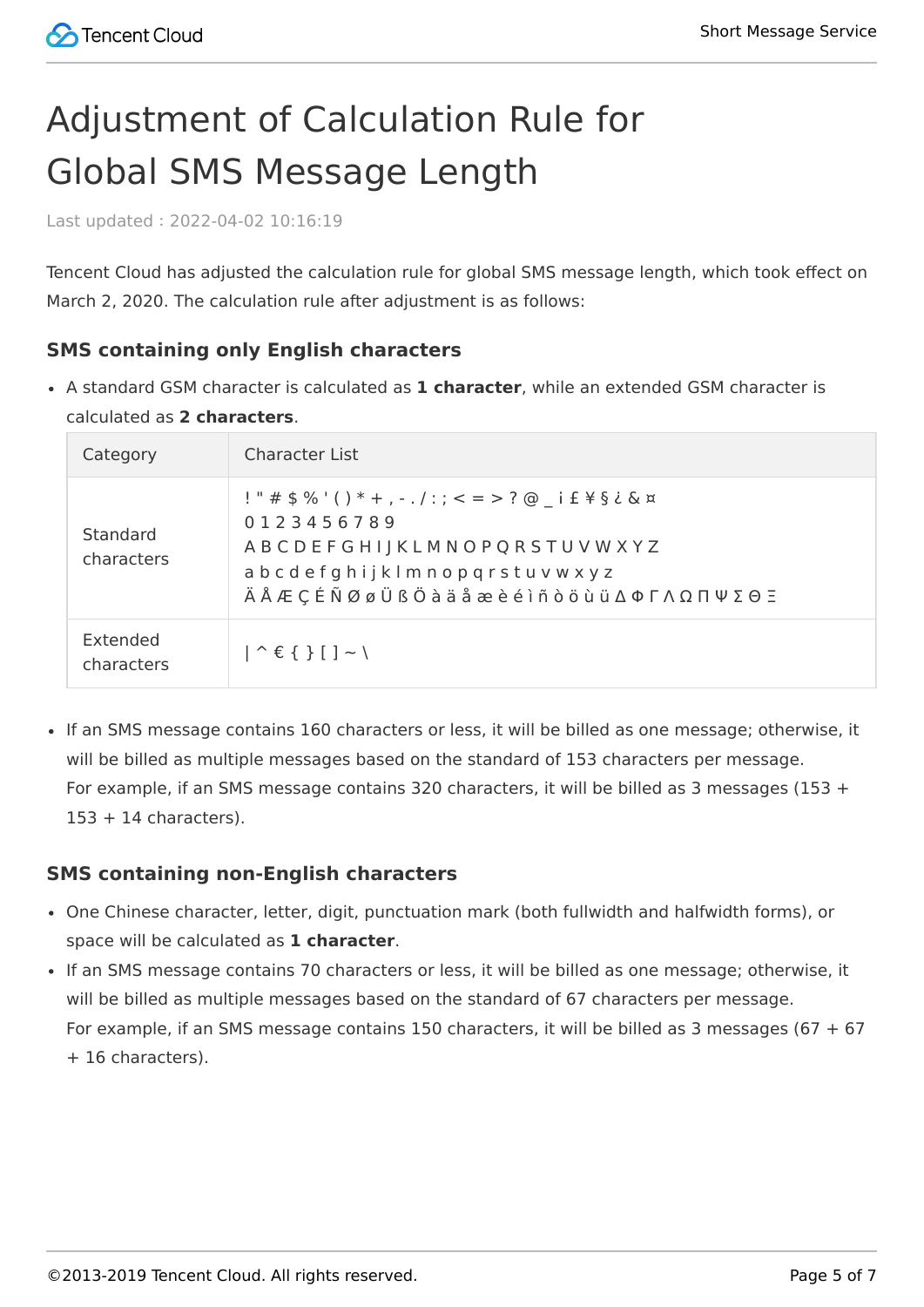### <span id="page-5-0"></span>Price Adjustment of Global SMS

Last updated:2022-05-16 14:39:45

Due to the rates adjustment by carriers in 2 countries/regions including Russia and Philippines, the prices of Tencent Cloud Global SMS in the above countries/regions will be adjusted from **00:00 on June 01, 2022**.

The **adjusted prices** are listed in the table below.

| Country/Region | Code      | Country/Region Code | Unit Price (USD) |
|----------------|-----------|---------------------|------------------|
| Russia         | <b>RU</b> |                     | 0.1400           |
| Philippines    | AF        | 63                  | 0.0740           |